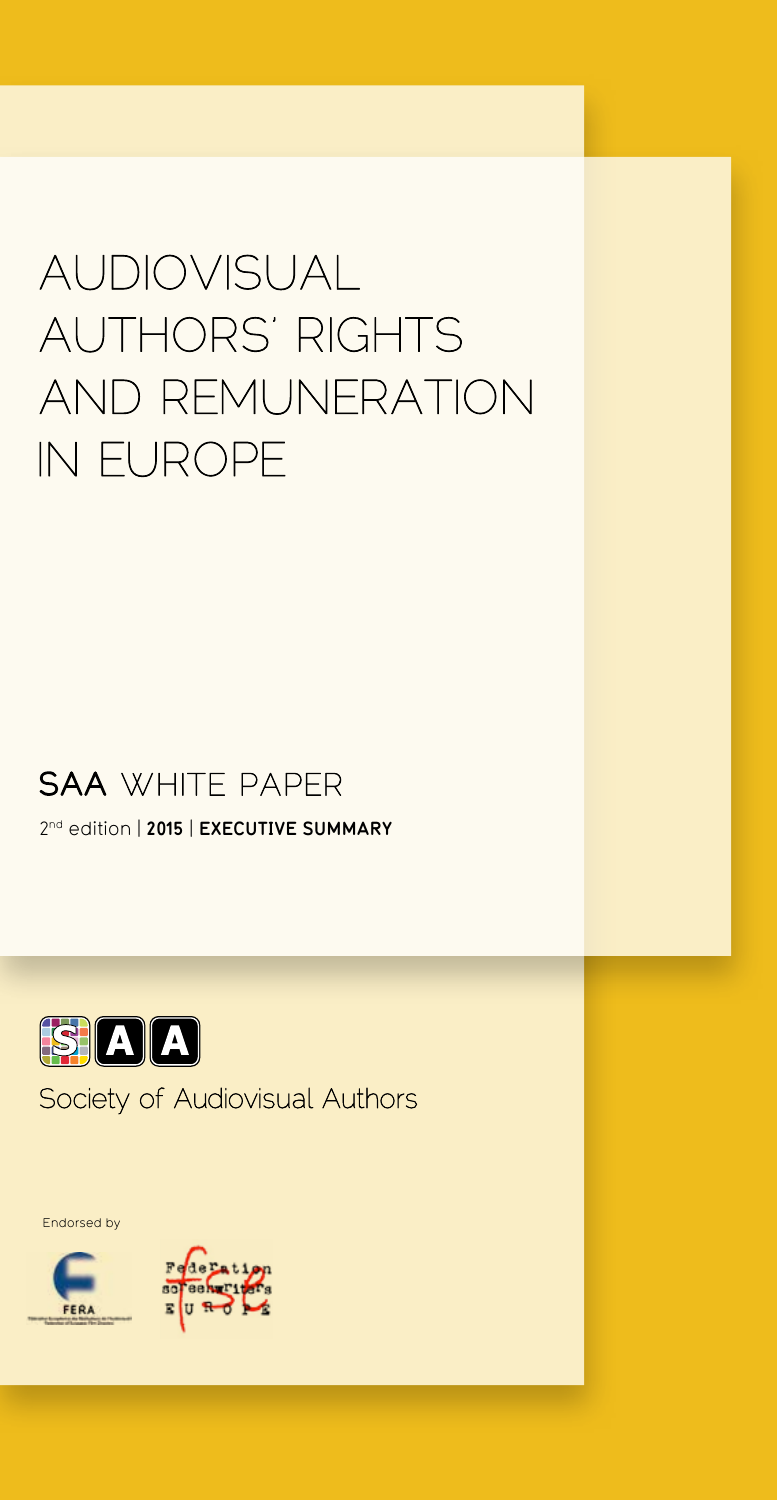# **Setting the Scene**

Europe's audiovisual sector is a key economic, social and cultural contributor to the European Union:

#### $€122$  bn

European audiovisual sector revenues in 2013

1,542 Films produced in Europe in 2013

#### $€6.28$  bn Box office

receipts in 2013

8,828 TV channels in 2013

3,000+ On Demand Platforms

Source: European Audiovisual Observatory Yearbook 2014

But this success isn't being converted into increased remuneration for Europe's screenwriters and directors.

# 0.37%

SAA members' collections as a percentage of audiovisual sector revenues

The legitimacy of authors' rights and copyright is rooted in the link between the success of a creative work and the remuneration of its author(s). Putting authors at the heart of culture and copyright should be the starting point.

## **Who is an Audiovisual Author?**

SAA's members represent two key author groups: screenwriters and directors of film, TV and multimedia. Depending on the country, other contributors can also be co-authors. Where SAA has members, the situation is:



### **Representative Organisations**

Screenwriters and directors can join a variety of different organisations to collectively defend their interests: unions, guilds, associations and/or collective management organisations (CMOs). These organisations are represented at European level by FERA, FSE and SAA.

> Creativity is the oil of the 21<sup>st</sup> century. It is the imagination of artists that keeps the creative industry going.

Jochen Greve - Screenwriter, Germany

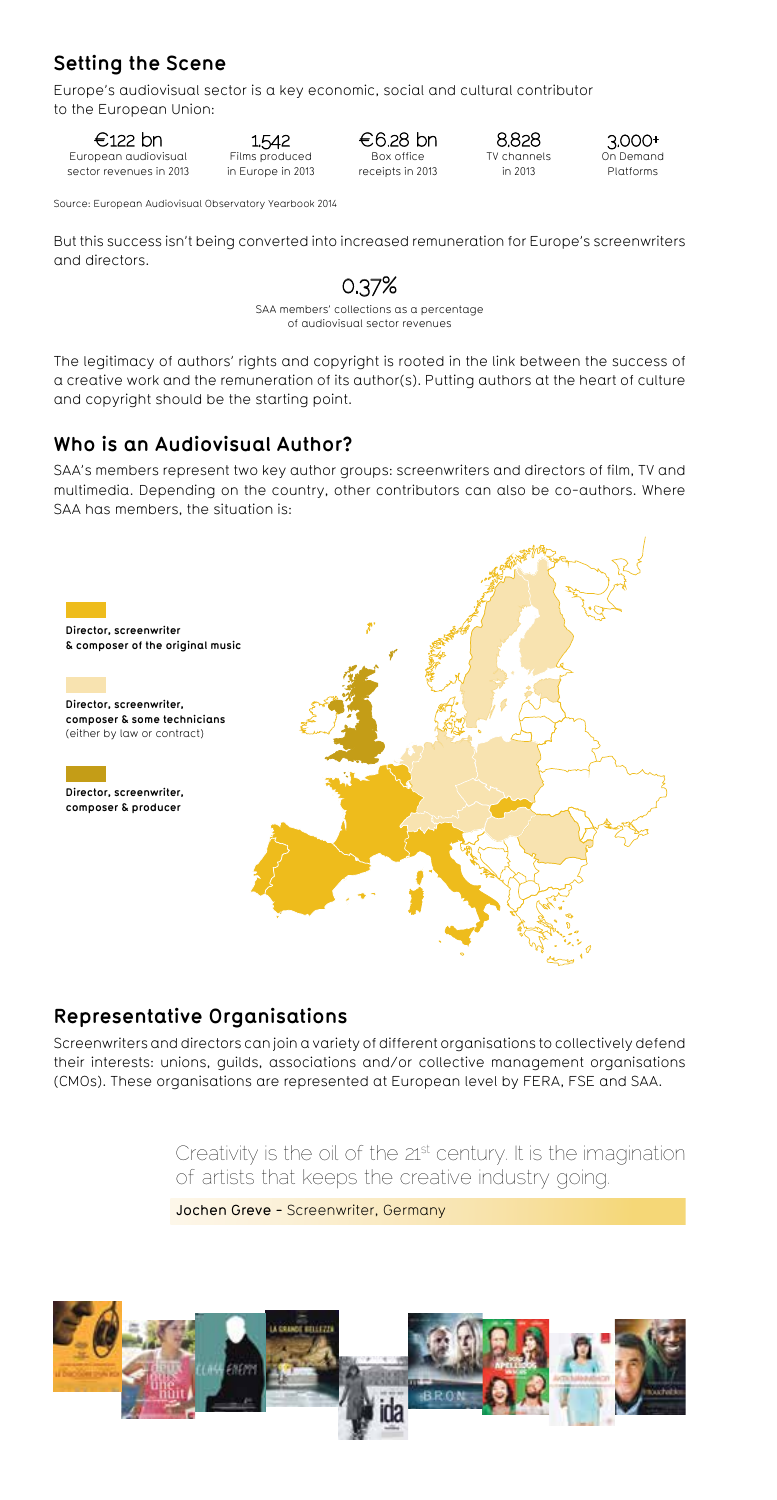For CMOs there is no single model. SAA's members represent a variety of rightholders and manage different rights depending on the national context and European harmonisation.



\* Satellite, iPTV

#### **Rights and Remuneration**

The current situation of audiovisual authors varies from one country to another due to the individual contracts they sign, their collective strength and their national legislation. The 2001 Copyright Directive introduced the making available right for online exploitations. However, its introduction has not produced additional remuneration for authors.

#### **Fees and Intellectual Property Rights (IPRs)**

 $\Delta$ uthors' income  $\equiv$  fee for writing script or directing work on their IPRs **= +**

# income based

The vast majority of authors are freelancers. The nature of their work and the practices of the industry are such that much of what they do can be unpaid, in particular at the development stage. Recent surveys give an idea of how much authors earn:



#### **European Harmonisation**

The EU has adopted 11 Directives harmonising certain aspects of authors' rights and related rights. The most significant Directives for audiovisual authors are:



#### **Unfair Contractual Practices**

Individually negotiated fees in the contract between the author and the producer result in many audiovisual authors receiving a **lump sum payment** for the writing and/or directing of the audiovisual work. A 2014 European Parliament study<sup>1</sup> confirmed that contractual practices very often deprive audiovisual authors of the effective exercise of their rights. Breaks in the **long distribution chain** can also mean remuneration fails to reach authors.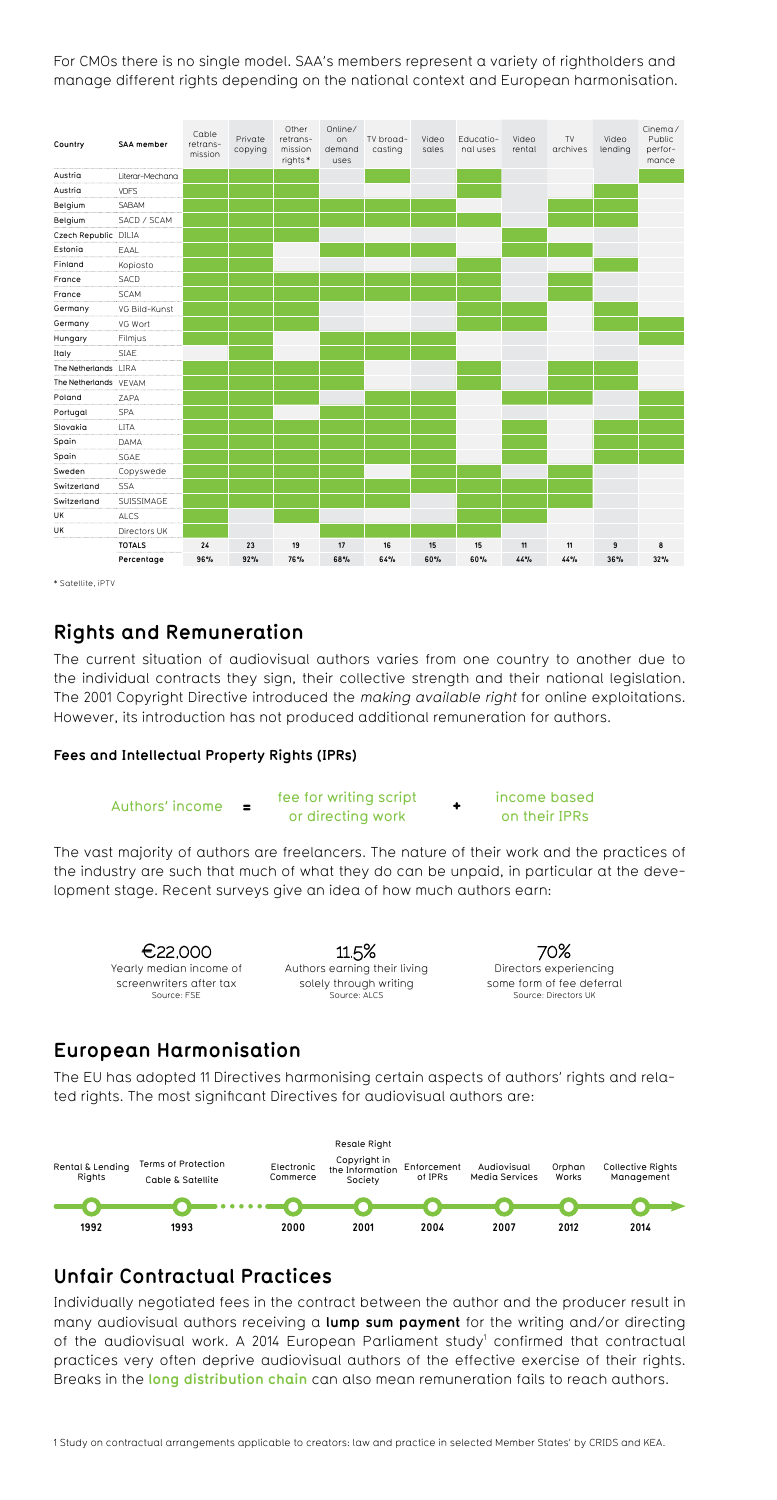#### **Commercialisation chain of audiovisual works**



#### **Additional Remuneration from Collectively Managed Rights**

The two major rights that are collectively managed are **cable retransmission** and **private copying**. In addition, in a number of countries audiovisual authors' CMOs are, either contractually or by law, entitled to collect on behalf of their members for the **TV broadcasting** of their works.

In many European countries, audiovisual authors are not, as yet, receiving any payment for the online/on-demand consumption of their work. It would be unacceptable for authors to be left behind by this digital revolution.

#### **Collective Administration of Audiovisual Authors Rights in Europe**

In 2013, the 25 SAA members collected  $E$ 452 million for their audiovisual authors. Audiovisual collections represented just **0.37%** of film and TV's ¤122bn revenues. The number and/or categories of rights managed obviously have an impact but these figures demonstrate the extent to which collections for audiovisual authors need to be strengthened.



#### **SAA member audiovisual collections against sector revenues**





#### **Collective Rights Management Challenges**

Collectively managed remuneration such as that for cable retransmission or private copying compensation often provide key income to audiovisual authors in between projects. However, these sources of remuneration are today threatened: cable retransmission royalties are currently the subject of court cases in a number of countries as cable operators refuse to pay. Despite the making of copies of protected works for personal use being more common than ever before, private copying compensation through levies on the devices and media used to make copies is also being challenged across the continent by importers and manufacturers. The **Collective Rights Management Directive** - to be implemented by Member States by 10 April 2016 - reaffirms collective management as an essential tool which protects authors in their relations with users.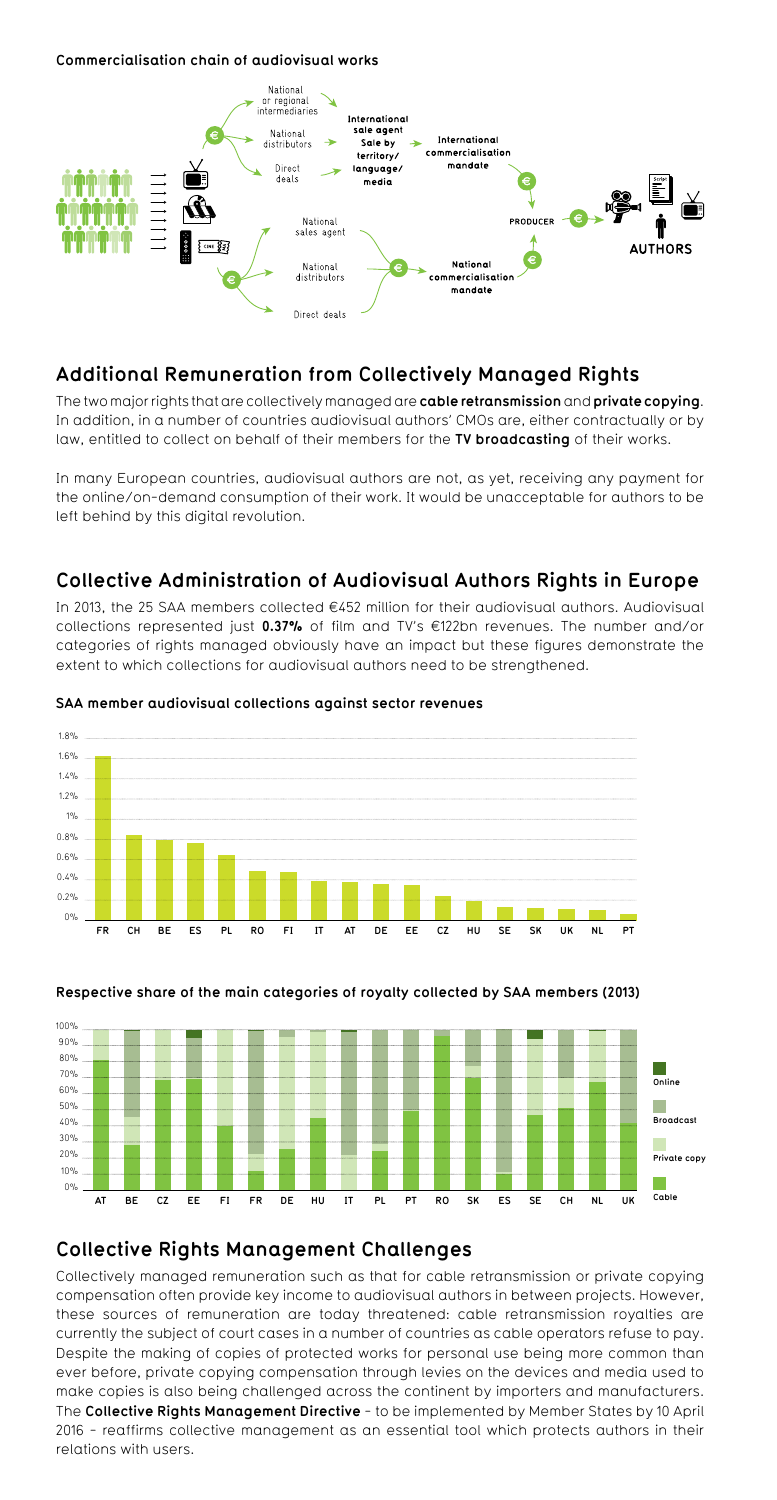# **Changing Times, Time for Change**

In spite of its natural fragmentation, the European audiovisual industry has succeeded in turning its diversity into an advantage. With relatively limited investment, Europe's industry still manages to punch above its weight and produce screenwriters and directors whose works are loved the world over. This is a European success story of how we have found ways to channel our naturally fragmented continent of different languages and cultures to produce a competitive audiovisual sector.



#### **Comparison of hours and audience of local series in prime time**

However, the current market is far from perfect as US films and TV programmes continue to dominate in many countries. More has to be done to help the European audiovisual industry to fully seize the digital opportunities and reach new audiences, grow our creative business and showcase the talents of our creators.

The huge opportunity provided by the internet is also its greatest challenge. The multitude of possible exploitation methods of audiovisual works also requires new licensing systems. The use of work identifiers such as ISAN need to become more widespread. In such an increasingly complex environment only CMOs are able to facilitate the remuneration of authors.

#### **The Way Forward – Ensuring Fair Remuneration**

Both the European Commission and Parliament have recognised that authors' remuneration is an issue:



#### **Improved Contractual Practices**

The SAA supports the improvement of contractual practices, in particular through collective bargaining. We do not believe that this will be enough to ensure fair remuneration to audiovisual authors for the exploitation of their works across Europe. The enforcement problems of individual contracts will remain. A good contract that cannot be enforced does not help authors very much.

#### **An Unwaivable Remuneration Right**

Audiovisual authors should be granted an unwaivable right to remuneration **negotiated and collected on a collective basis**, to guarantee they will be financially associated to the exploitation of their works, whatever the distribution platform.

The legitimacy of authors' rights and copyright revolves around the creators being economically and morally linked to enjoyment by audiences of their works. Audiences expect to support directors and screenwriters they love by paying to watch their works. It is therefore **time to put authors back at the heart of copyright**.

> In the end we transfer a lot of things when we transfer our rights